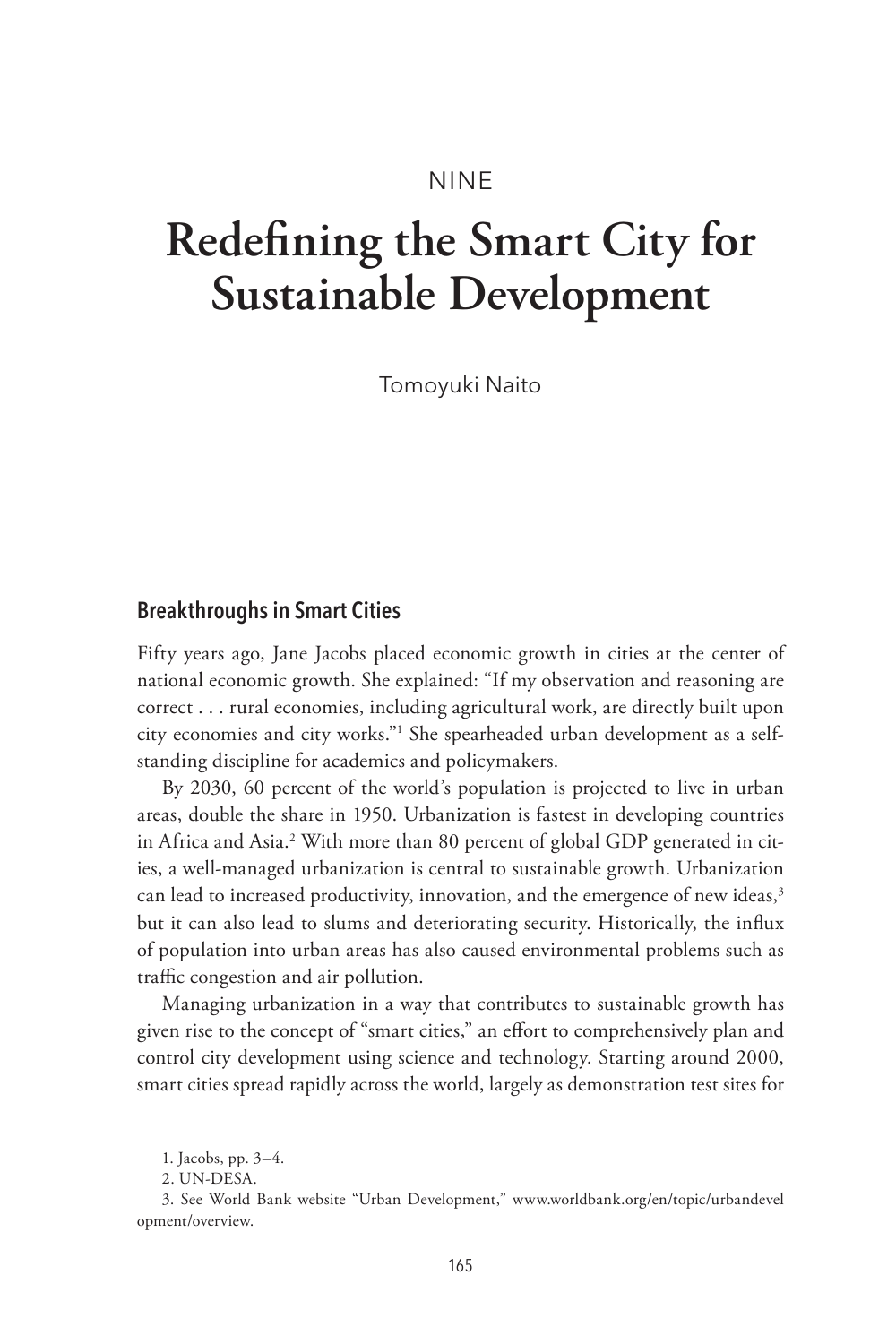#### 166 Tomoyuki Naito

new technologies. Like any experimental movement, smart cities had failures as well as successes, and have evolved away from their technological origins. Today, smart cities are conceived of as "data-driven societies" that collect and analyze information via networked complex elemental technologies to solve social issues. In other words, the modern smart city model stores large amounts of data collected by sensors and cameras in a data center via a high-speed broadband communication network and examines ways to solve problems in human life through analysis by artificial intelligence (AI).

Currently, few smart cities have deep insights into the issues to be solved, public opinion regarding those issues, or the technological means of implementing solutions. Yet they are expanding fast. The global smart city market was valued at US\$83.9 billion in 2019 and is expected to grow by almost 25 percent between 2020 and 2027.<sup>4</sup> By that time, the market size created from the relationship between cities and ICT will reach 600 billion U.S. dollars.

This chapter describes the breakthrough in smart city development that is now on the horizon. It is a breakthrough that can be implemented in developing countries as well as in advanced economies. It can help solve many of the pressing issues of the day. One study suggests that 70 percent of the Sustainable Development Goals (SDGs) can be achieved simply by converting to smart cities using technologies that exist today, but with new applications and processes. The breakthrough can be brought about by combining visionary technology with good governance and citizen-level collaboration.5

At the outset, it is worth emphasizing that the socioeconomic problems smart cities set out to solve will surely change over time. A clear example is the change in mindset occasioned by the global COVID-19 pandemic. With an estimated 90 percent of all reported COVID-19 cases, urban areas have become the epicenter of the pandemic. In the near term, for many cities, the COVID-19 health crisis has triggered multiple secondary urban crises: in access, equity, finance, safety, joblessness, public services, infrastructure, and transport, all of which disproportionally affect the most vulnerable in society.6 Cities may have created economic growth through agglomeration, but it is now clear they also created vulnerability to the new enemy of invisible infectious diseases. Regardless of the country or region, none of the existing smart cities, which were proof-of-concept experimental sites for advanced technology, have demonstrated the "smartness" that could suppress COVID-19.

COVID-19 has highlighted the need to redefine smart cities to include the

- 5. Diamandis and Kotler, pp. 3–12.
- 6. United Nations.

<sup>4.</sup> Grand View Research.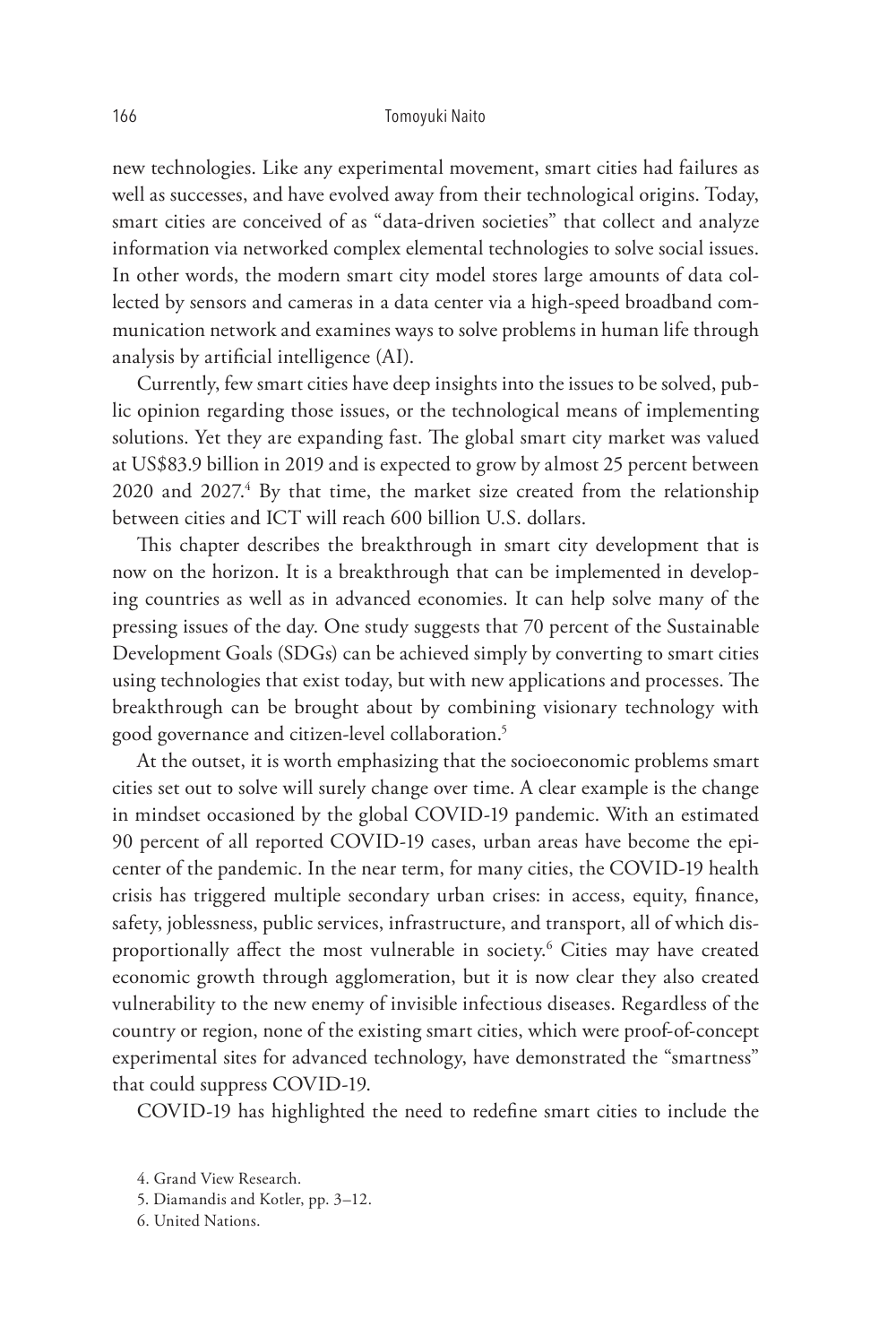concept of resilience. Cities must actively reduce downside risks and truly solve social issues rather than remain as demonstration test sites for new technologies that can accelerate economic growth. They must become genuinely sustainable, human-centered, transformable, and tolerant.

It is useful to compare smart cities to a smartphone. A smart city needs an "urban OS" upon which various stakeholders, including citizens, can flexibly develop and implement applications that contribute to problem-solving, with opt-in and opt-out features. What COVID-19 has illustrated is that excellence in technology and vision of the urban OS is not enough. It must also be flexible enough to address unknown issues of vulnerability that may arise in the future.

# **Smart Cities before COVID-19**

## *The Evolution of the Concept of the Smart City*

What is a smart city? There are no straightforward answers. "Smart" is a generic word that can mean many things. Similarly to other general terms, such as "sustainability" and "globalization," "smart" is now commonly used in the global development discourse but without precise meaning or definition.7 It was not until the 2000s that the term "smart city" became popular, and since then it has been used in a variety of ways. In the most common early usage, "smart cities" referred to places that conserved resources, especially energy, and that put in place more efficient transport systems. They did this by using cutting-edge information and communication technologies (ICT); environmental technologies; smart grids and storage batteries that enable efficient use of renewable energy; extensive electrification of transportation systems, including electric automobile charging systems; and by promoting energy-saving home appliances and building codes and standards. Most early smart cities targeted energy and environmental issues, but few found a way to monetize the benefits. As a result, the number of smart city demonstration projects increased around the world, but without a sustainable financial model.

In the 2010s, smart cities began attracting attention again not only for environmental and energy benefits but also for the potential of autonomous driving and industrial technology represented by robots. Against the backdrop of the spread of high-speed internet, cloud computing, and the Internet of Things (IoT), there was renewed interest in data-based solutions to social issues. According to a McKinsey report, smart city solutions such as air quality monitoring; energy use optimization; and electricity, water, and waste tracking could produce

7. Townsend.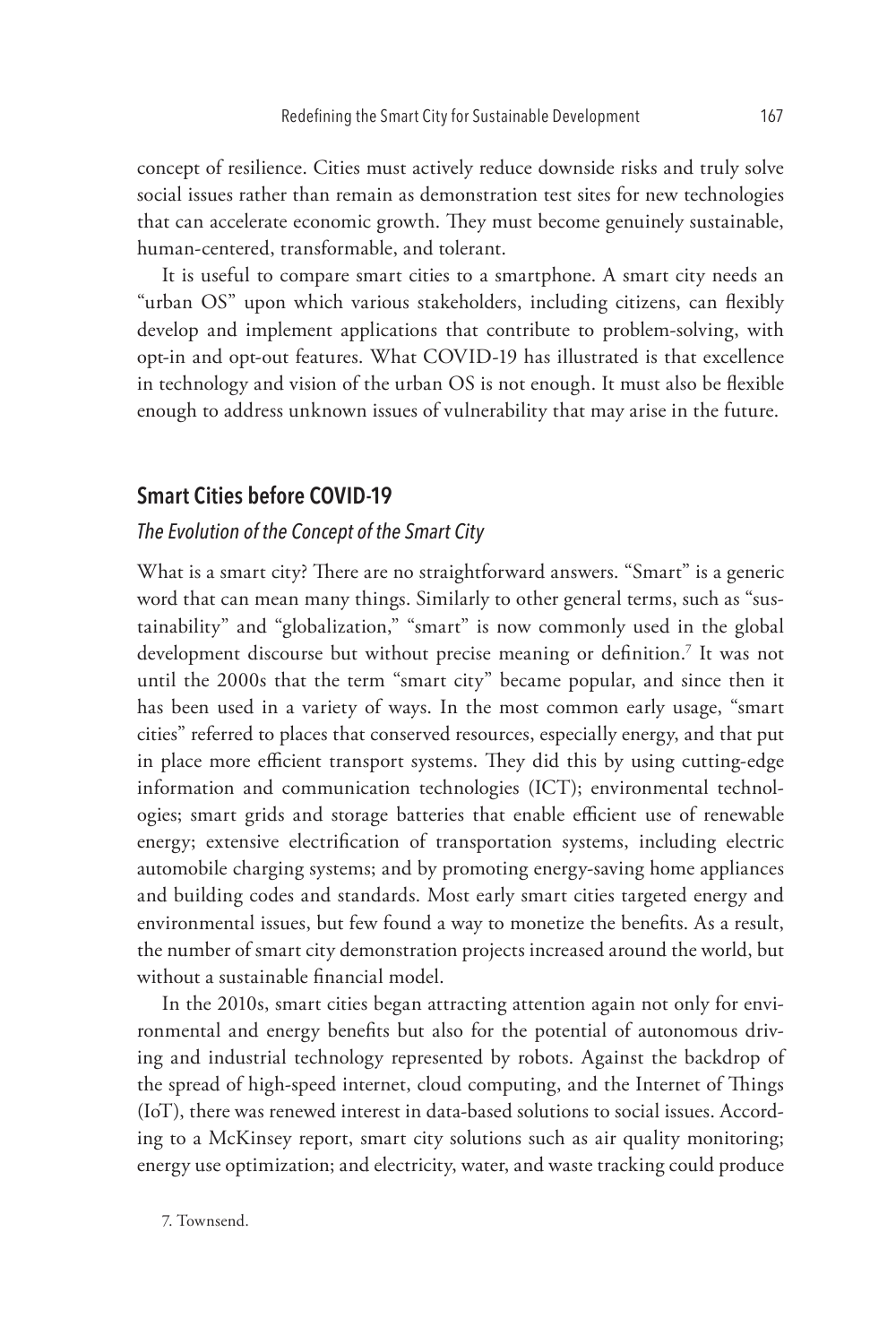results such as 10 to 15 percent fewer GHG emissions, 30 to 130 fewer kilograms of solid waste per person per year, and 25 to 80 liters of water saved per person per day.8

In its new formulation, a "smart city system" can be described as a model that embodies a data-driven society with structural features embedded in four layers. The first layer is "perceptual," consisting of sensors, smartphones, cameras, and signal lamps that collect data. The second layer is the "network," which consists of the internet, IoT, and mobile communications network technologies that facilitate the real-time transfer and storage of information. The third layer, the "platform," continuously analyzes data using cloud computing. The fourth layer is the "action"—the decisions and management responses taken by policymakers and city managers.<sup>9</sup>

#### *Examples of the World's Smart Cities*

Smart cities are everywhere. Notable cases include Masdar City, the United Arab Emirates (UAE), a planned new city where almost all electricity can be supplied by renewable energy with zero carbon dioxide emissions; Amsterdam, the Netherlands, where smart meters will improve energy efficiency; Barcelona, Spain, which has an ecological approach that actively incorporates citizen participation; and Copenhagen, Denmark, where compact, highly convenient, and energyefficient "human-centered smart cities" are being designed. In addition, countries such as Finland, which has a concept called "Aurora AI" with electronic administration that makes heavy use of AI, and Estonia, which advocates for a "Data Once Policy" and the digitization of administrative procedures across the country, are working on new solutions.

In China, there are more than a hundred smart cities of various sizes and forms, rooted in the Made in China 2025 national strategy. Xiong'an allows only self-driving cars on its streets. Shenzhen is now called the most innovative city globally.

Smart cities in South Korea and Taiwan have taken advantage of the fact that these countries have the highest ICT infrastructure development rate and high digital literacy. In both countries, digitization and technological innovation is advancing rapidly in public and private sectors. Singapore has already incorporated modern ICT into its city management practices.

Even in Southeast Asia, smart cities' efforts are being strategically promoted throughout the region. The ASEAN Smart City Network (ASCN) is a smart

<sup>8.</sup> McKinsey Global Institute.

<sup>9.</sup> Wu and others.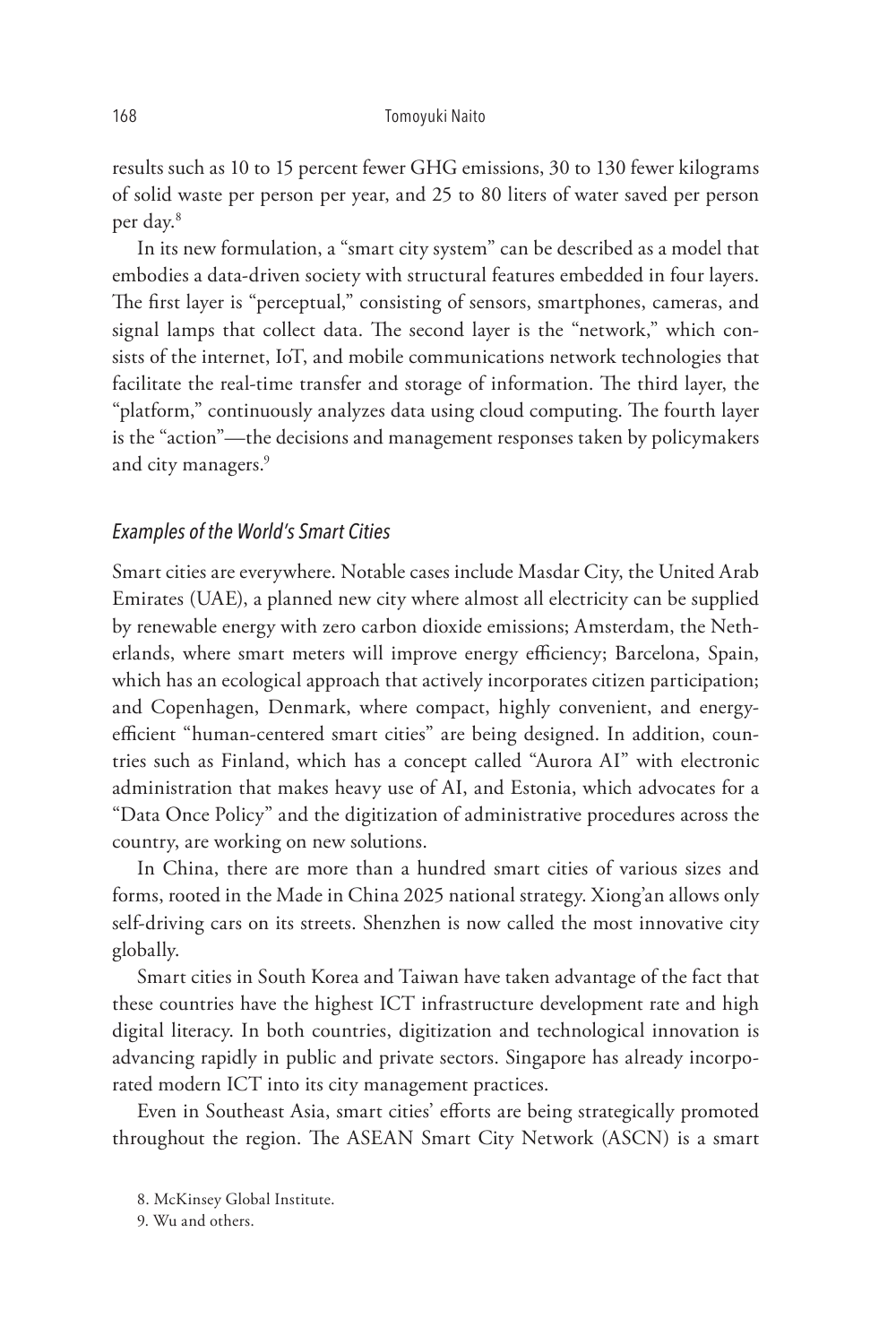city promotion platform that was proposed at the ASEAN Summit Meeting in April 2018. It is a regional framework, through which twenty-six major cities nominated by ASEAN member countries will select priority social projects, formulate action plans, and check the projects' progress at regular ASCN meetings.10 Among these twenty-six cities, the Bang Sue smart city in Bangkok is an advanced example in Asia of a master plan that calls for the city to deploy a fifthgeneration mobile communication system (5G) and abundant sensors within the city, and analyze the collected data by making full use of AI.11

Within Africa, too, smart city plans are underway. They include Kigali Innovation City (Rwanda), Konza City (Kenya), Eko Atlantic City (Nigeria), the Village of ICT and Biotechnology (Côte d'Ivoire), and Hope City (Ghana). Kigali Innovation City (KIC) announced its plan at the World Economic Forum in Africa conference held in Kigali in 2016, and will cover residences, offices, universities, research institutes, and factories on a site of over sixty hectares. The total cost is over US\$400 million for this flagship project aimed at environmental conservation and resource efficiency through big data management and full use of renewable energy and ICT.12

These examples all highlight the popularity of smart cities in Asia, Africa, and Europe, and point to the potential for rapid uptake of new models of smart city management as global experience accumulates.

# **The Impact of COVID-19 on Smart Cities**

COVID-19 showed that although cities have an advantage of creating value through agglomeration, they also have a weakness of more rapid contact-based transmission, given high population densities. As a result of COVID-19, large- -scale urban lockdowns have been happening around the world. These were adopted as a precautionary measure to slow the spread of infection worldwide, but at significant economic cost of lower output and reduced employment.

COVID-19 underlined the potential and the limitations of new technology in smart cities. In some cities in China, Taiwan, Singapore, and South Korea, contact tracing applications on mobile phones linked to citywide ICT recognition systems proved effective. The best-known and extensively applied example is China's "Health Code." However, in many other instances, including in Japan and the United States, democratic values of data privacy meant that tracing apps could not be widely implemented. Even in Barcelona, Spain, regarded by many

10. ASCN. 11. JICA and others. 12. Rwanda Development Board.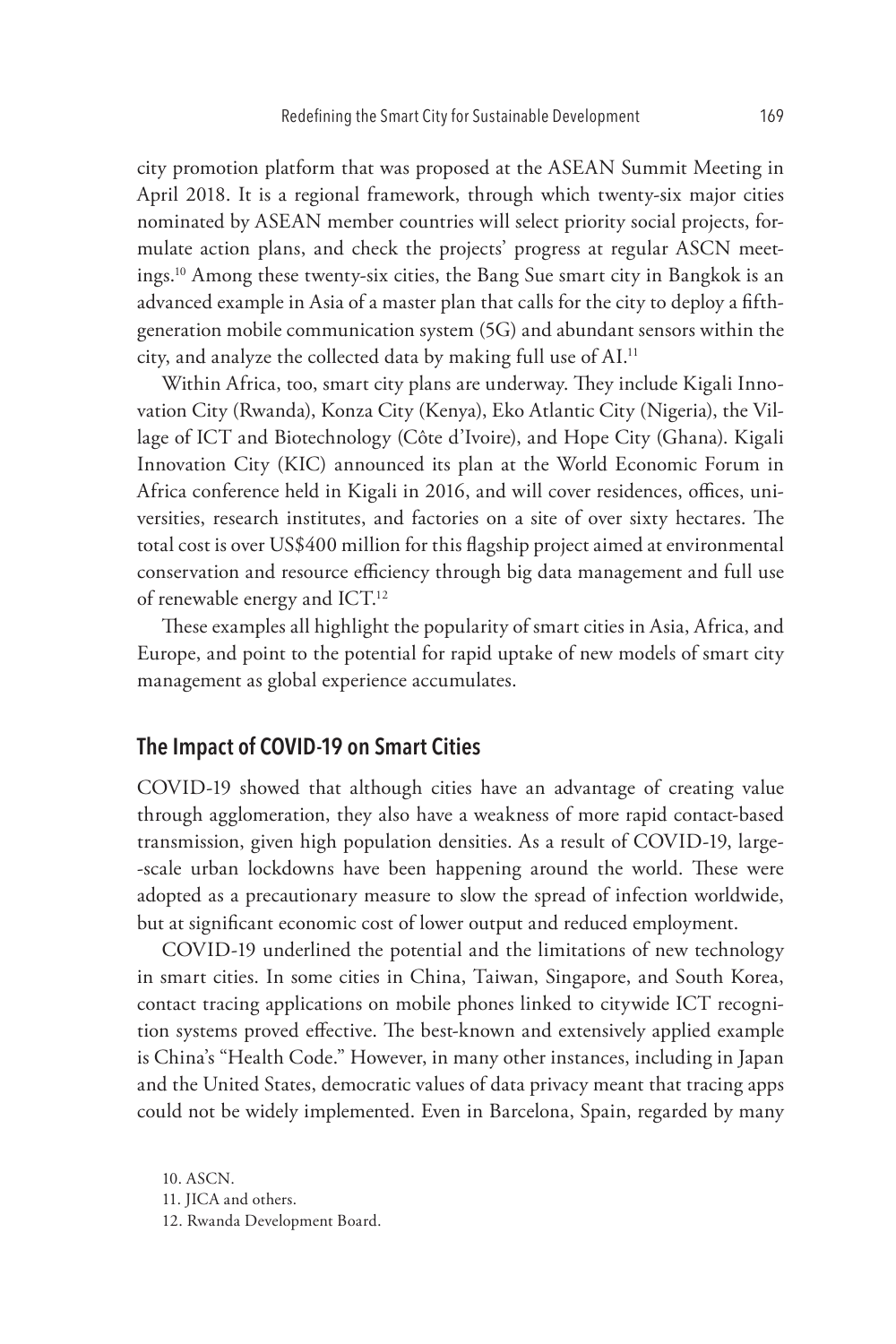as one of the most advanced smart cities, the spread of COVID-19 had not been halted as of January 2021, and citizens are being encouraged to use old technology means of social distancing and handwashing.13 Most smart cities have not functioned smartly against infectious diseases.

COVID-19 has also reduced budgetary allocations for smart city development. Public funds have been reallocated to public health; private foreign investment has collapsed. Thus, smart city plans in many developing countries have been delayed. In Indonesia, the plan to relocate the capital by 2024 from Jakarta to an environmentally friendly, data-driven, smart city on Kalimantan Island has been put on hold, despite its prominence as a central policy of President Joko Widodo's second term. Egypt had also planned to open a new administrative capital about fifty kilometers east of Cairo by the end of 2020, but this has been delayed to 2021. In Saudi Arabia, the plans for construction of the futuristic city "NEOM" on the Red Sea coast, in which the country had planned to invest US\$500 billion—more than 70 percent of GDP—are being reviewed, as a result of the stagnation of global crude oil demand.<sup>14</sup> Even in Thailand, the installation of network equipment to introduce 5G into several smart cities, including Bang Sue, which began in the first half of 2020, has been delayed due to the economic slowdown caused by the pandemic.<sup>15</sup>

These postponements and revisions are largely due to the difficulty in raising funds for smart city projects, given economic stagnation or recession accompanying COVID-19. However, funding is not the only issue. The pandemic has also raised questions about how future smart city plans will ensure resistance to various VUCA (volatility, uncertainty, complexity, ambiguity) that can occur in the future. Policymakers everywhere are being forced to rethink their strategies as they become aware of this new challenge.

COVID-19 may yet prove to be a long-term boon for smart cities. It has created a "new normal" for remote work, distance education, and telemedicine, and underlined the necessity of adopting digital technologies as rapidly as possible.

The implications of the impact of a transition to digital life on city infrastructure and buildings is still unclear. Demand for office space could decline. Urban segregation and even out-migration could occur as people at higher income levels look for new ways of living and working outside the city in response to the pandemic. Some analysts worry about an increase in urban sprawl and inequalities across income, race, and gender.<sup>16</sup>

13. Info Barcelona. 14. *Nikkei Newspaper* (2020a). 15. Quoted in Leesa-Nguansuk. 16. United Nations.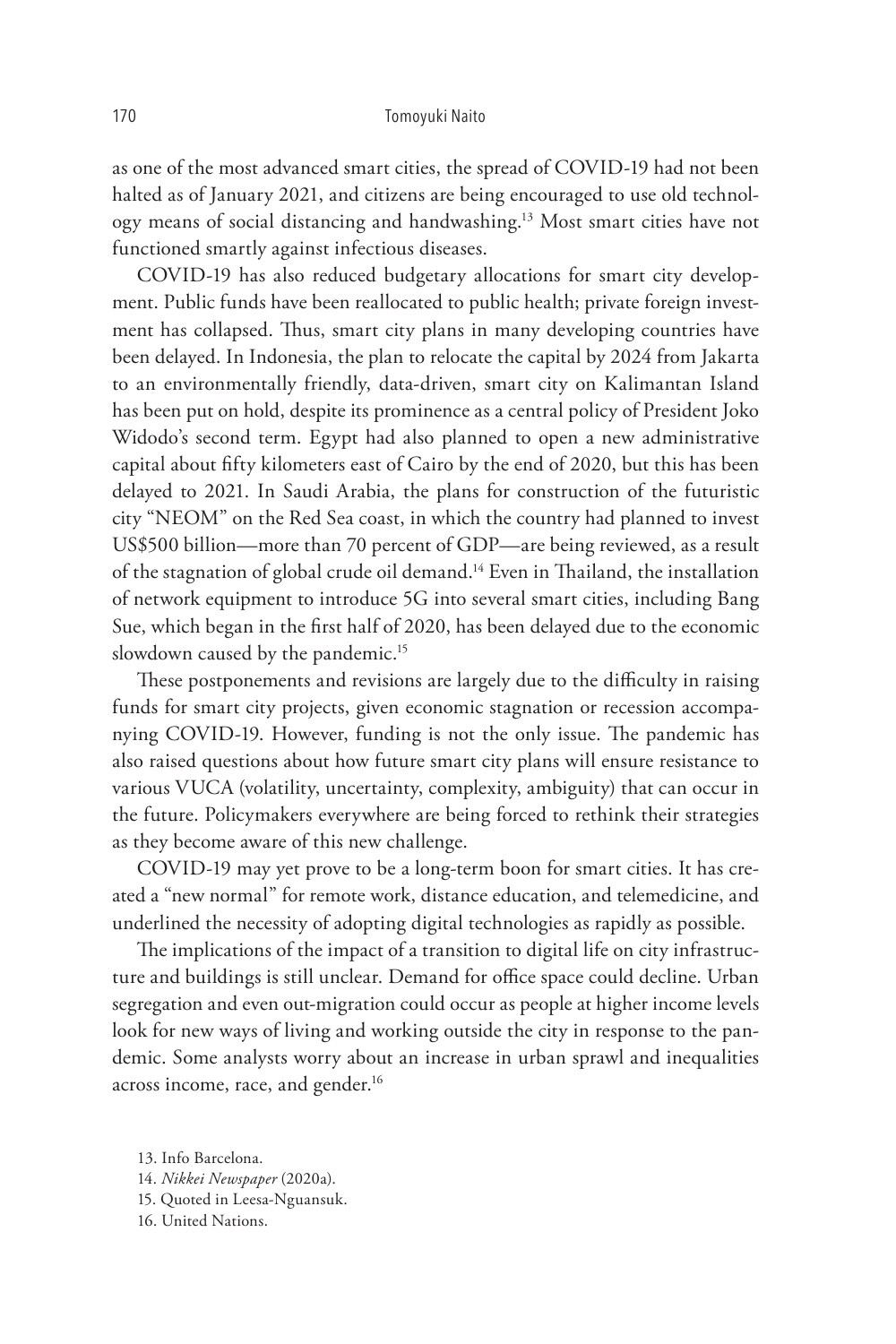However, the majority opinion is that a world where VUCA is expected to increase will be a world where smart cities will become more important. Smart city plans simply have to evolve to allow people to conduct their daily social and economic lives while managing whatever uncertainties the future may bring, be it serious infectious diseases such as COVID-19 or something else.

#### **Infectious Disease Management in China: New Value of Smart Cities**

Before the COVID-19 pandemic, EMS (energy management system) and MaaS (mobility as a service) were central to the idea of smart cities. These systems and services showcased how a data-driven society could employ high-speed internet and cloud computing, sensor technology, and smartphones to collect a large amount of citywide data. AI, equipped with algorithms in ultra-high-speed computers on the cloud, could then be used to analyze big data through machine learning to solve pressing social issues. Proponents argued that the model would create new business opportunities, attract investments, generate employment, and create a broader ecosystem of stakeholders that would increase the value of the city.

In the new vision of the future, it has become a requirement for smart cities to go beyond considerations of energy and mobility, to visualize and manage "invisible enemies" using digital technology. From this point of view, China's approach to infectious disease management offers one model for using digital technology. The "Health Code" is a database of citizens' behavior and health status collected through various channels and stored on a data platform specifically constructed by the Chinese government as part of their national strategy. By collating data with national ID numbers, China is able to see how its broad societal rules and norms are reflected in the behavior of individuals.

China locked down several cities in response to the COVID-19 pandemic and has succeeded in suppressing the spread of infection since the middle of 2020. Part of the strategy was to publicly monitor people's movements and economic activities according to the Health Code. The Health Code is a dynamic code for mobile phone apps and consists of three colors: green, red, and yellow. It is automatically checked and generated by the municipal system using information received from users' self-reports and from disease management big data. The green Health Code acts as a digital pass that allows people to travel to places where others congregate, such as public transport, communities, offices, supermarkets, and pharmacies. When a user contacts an infected person, the Health Code may turn red or yellow, and the user can be notified to quarantine immediately. The Health Code is not easy to forge, and the application screen must be presented whenever entering or using public places or transport systems.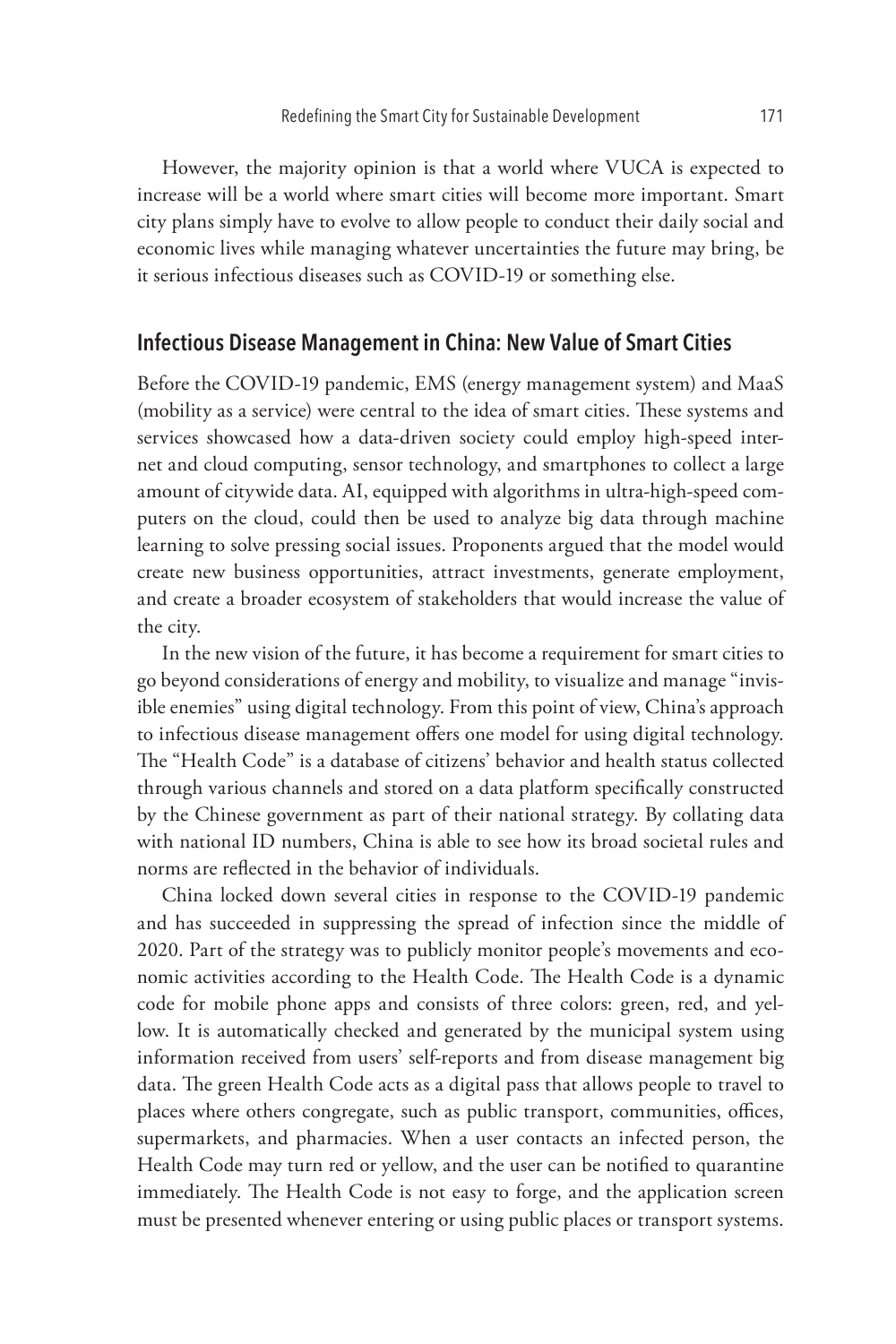#### 172 Tomoyuki Naito

The benefit is that it is possible to create a "safe zone" that gathers only those who have proved, by showing the green color on their screens, that they are very unlikely to be infected. These people can then continue to carry out the same social and economic activities as before.<sup>17</sup> The disadvantage, of course, is that citizens who are indicated as being in the yellow or red risk categories are subject to significant restrictions, leading to inconvenience and discrimination.

CCTV cameras also provide data input into the Health Code. These cameras, which have been placed in many cities in China for crime prevention, are networked by high-speed communication. They can collect personal data and collate it with other data sources by using biometric authentication technology. In addition to the heat-sensing function (thermography) on the camera side, China has introduced a technology that detects and instantly identifies individuals with a fever. In addition to the fixed CCTV cameras, drones are used to fly over an urban area and similarly detect feverish citizens. Drones are also used for unmanned spraying of disinfectants in urban areas.

The Health Code relies on noncontact detection and collating of data through new technologies, including face recognition, that are being enthusiastically supported by the Chinese government. The high-tech companies SenseTime and Megby, known for their face recognition technology, have developed and deployed noncontact temperature measuring software using AI. SenseTime is also developing and deploying a "smart AI epidemic prevention solution." It combines AI algorithms and infrared thermal technology to detect heat with an error of fewer than 0.3 degrees and can identify unmasked people with over 99 percent accuracy. Based on its experience with the Health Code, China is now aiming to standardize the concept and method of monitoring cities to prevent infectious diseases, by proposing it to technical committees in international standards bodies such as the International Standardization Organization (ISO) and the International Electrotechnical Commission (IEC). Since the related agreements of the World Trade Organization (WTO) require member countries to create domestic standards based on international standards, if ISO, IEC, and others accept China's proposals, it is more likely that future smart city development in the world will adopt the Chinese method as a standard technology for pandemic surveillance.<sup>18</sup> With other countries scaling back their smart city investments, China's determination to press ahead with using digital technologies for pandemic management could strengthen its competitive advantages in this sector.

17. Quoted in Xiheng. 18. *Nikkei Newspaper* (2020b).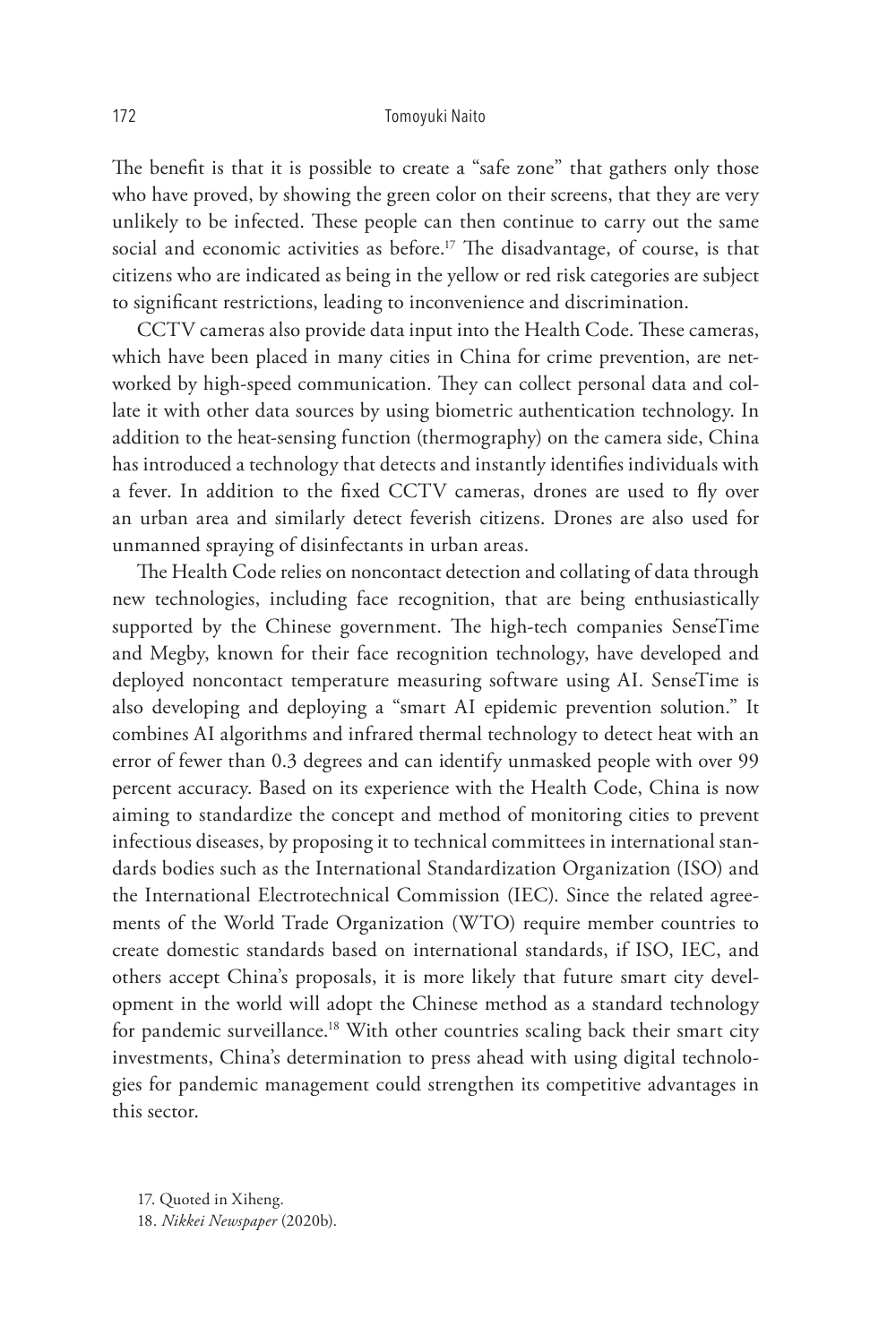## **A Human-Centered Smart City to Enhance Sustainability**

The limited take-up of the Chinese-style Health Code shows it cannot be a model for smart city development in the rest of the world. We argue that the following three conditions must be met to advance a human-centered, sustainable smart city:

- 1. Criteria and commitment to introduce critical technologies in the public and private sectors
- 2. Construction and operation of a robust digital infrastructure through a public-private partnership
- 3. Consideration for privacy protection and seamless data sharing between the public and private sectors

The first condition requires a commitment to the use of critical technology. If technology adoption remains only a recommendation, subject to individual choice, it may not be effective unless a minimum threshold number of installations are secured. It is due to this democratic dilemma that tracking apps similar to Health Code are not widespread in Japan or the United States.

The second and third conditions call for stronger public-private cooperation. For example, democratic nations typically oppose the seamless sharing of data between the public and private sectors. In South Korea, nevertheless, there is a growing willingness to restrict personal rights and to share the whereabouts and behavior history of COVID-19-infected persons, once these are confirmed to have contracted the disease through a positive PCR test. Similarly, in Japan, the "Amendment of the Act on Prevention of Infectious Diseases and Medical Care for Patients with Infectious Diseases" and the "Act on Special Measures for Countermeasures against New Infectious Diseases" were approved by the Cabinet on January 22, 2021. The Japan Federation of Bar Associations is strongly opposed, noting that legal possibilities contained in the new acts, to impose penalties for noncompliance, display a lack of consideration for fundamental human rights.19

This is not the first time that conflict has arisen between surveillance-based solutions that make full use of digital technology and forcible sharing of personal information without obtaining sufficient agreement from citizens. In a data-driven society, accelerating personal data visualization and strengthening social monitoring and management are inseparable from protecting personal information.

<sup>19.</sup> Japan Federation of Bar Association.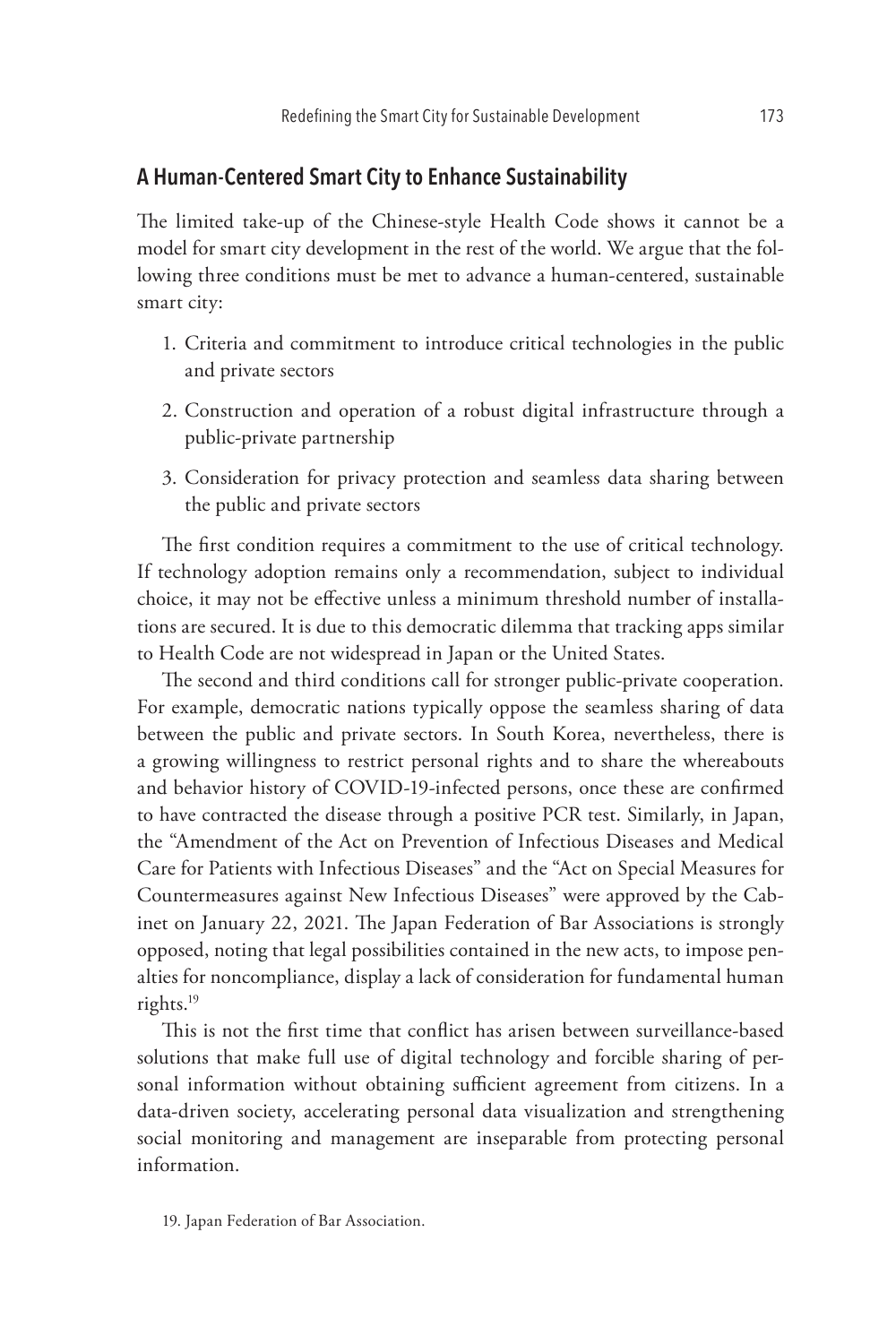#### 174 Tomoyuki Naito

Consider the example of Google's affiliate Sidewalk Labs (SWL) project in Toronto, Canada. In 2017, a public corporation, Waterfront Toronto, initiated a redevelopment project for the waterfront area. SWL won the tender and, in the spring of 2019, it put forward a Master Innovation and Development Plan (MIDP). Its vision for the redevelopment project, called "Sidewalk Toronto," was expected to utilize the latest sustainable technologies such as modular wooden construction, automatic garbage collection, and data utilization in each field. It was billed as one of the world's most advanced data-driven city projects.<sup>20</sup> The plan attracted worldwide attention, with considerable speculation as to how Google's various data-driven social problem-solving applications could be advanced in Sidewalk Toronto. However, a group of activists criticized SWL's failure to prioritize consensus-building with the public, leading a representative of the Waterfront Toronto Digital Strategy Advisory Board (DSAP) to criticize the project for too much "technology for technology," and the project was finally canceled in May 2020.<sup>21</sup>

There may have been other reasons for the cancellation, including the response to COVID-19, but the example shows the importance of considering the relationship between humans and technology in smart city planning. If new technologies are introduced and promoted without obtaining citizens' buy-in and agreement, the project may fail. Conversely, if citizens agree in advance to share their data and adopt the necessary technology, a smart city can provide public goods, including controlling the spread of infectious diseases, by actively developing and operating digital infrastructure.

The breakthrough in smart cities will come about by improving the architecture of the model. Returning to the original four-layer construct of the ideal smart city, laid out at the beginning of this chapter, the "network layer" and "platform layer" should be developed as public goods and operated as effectively as possible rather than as a single vendor's monopoly infrastructure. The dialogue and consensus-building with citizens should be encouraged at the level of the "perceptual layer," of what kinds of data to collect and the "action layer" of the type of decisions that policymakers are empowered to take. In the presence of VUCA, the "perceptual layer" needs to be able to evolve flexibly according to the times, and the "action layer" must become human-centered.

Architectures that realize "human-centered decisionmaking" in this way have already been tried in Barcelona, Spain, and Aizuwakamatsu, Japan. For example, in common with many other cities in Japan, Aizuwakamatsu City, Fukushima Prefecture, is suffering from a decrease in the youth population and

20. Sidewalk Toronto. 21. CURBED.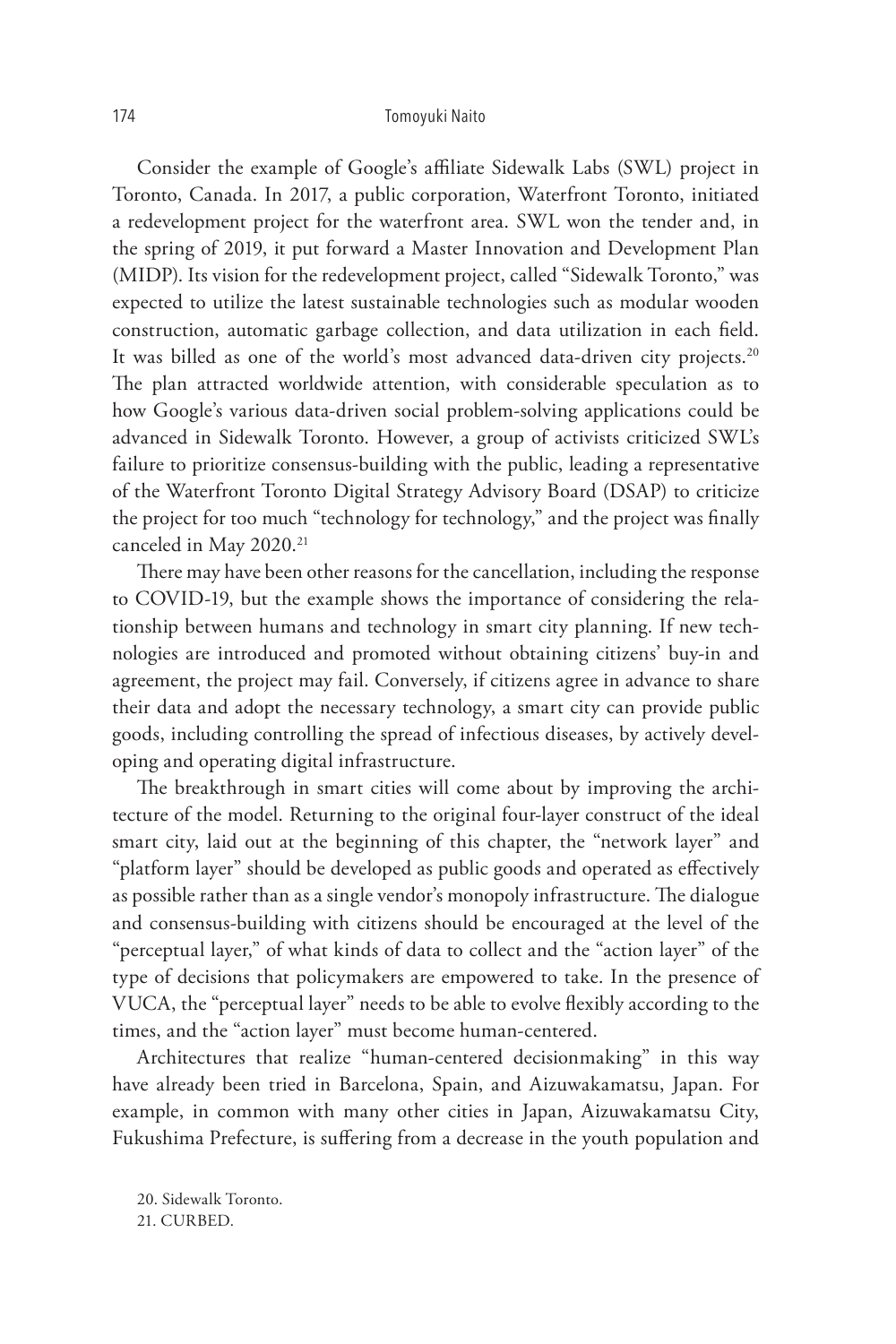from negative population growth due to a decline in the birth rate. To overcome this urban structural issue, Aizuwakamatsu City launched a smart city plan in 2012 to make the entire city smarter.<sup>22</sup> The architecture design incorporates the idea of FIWARE, the next-generation internet infrastructure software developed and proven in the European Union (EU). FIWARE has adopted an open international standard API called NGSI (Next Generation Service Interfaces). There are two features: (1) linkage and use of data beyond the local system, and (2) exclusion of vendor lock-in, which consists of a group of software components called Generic Enabler (GE). The data infrastructure is an open API with high interoperability, and partnerships among industry, government, and academia are building a "human-centered architecture" that can be used for solving social issues and urban development, with the option of an opt-in method. The overall architecture is collectively referred to as the "urban Operating System" (OS).<sup>23</sup> Demonstration projects utilizing open APIs with high interoperability are being carried out one after another, and citizen services such as regional digital currencies and remote medical care systems have begun to be implemented. It is hard to say whether the architecture has been useful in addressing an unknown shock, like COVID-19, but there is a sense that smart cities with urban OS and open APIs, with opt-in efforts to encourage citizens' prior consent and partnerships with diverse stakeholders, will create more resilient and sustainable urban agglomerations over the medium-to-long term.

# **The Long Journey to a Smart City Breakthrough**

Historically, public health concerns have been a significant turning point in urban policy. The plague, which was intermittently prevalent from the sixth to the eighteenth centuries, disrupted the feudal social villa system and induced growth of commerce and industry centered on urban areas. In late-nineteenth-century Paris and London, which saw massive inflows of a large working population during the Industrial Revolution, cholera spread in unsanitary and inadequate living environments because urban infrastructure development did not keep up. Ultimately, this became an opportunity for roads and water and sewage systems to be improved. The 1918 influenza pandemic (1918–20), a global pandemic that infected more than 500 million people and killed 20 to 50 million people, was the catalyst for the introduction of social distancing as one of the urban policies as a public health measure.

Given these precedents, the impact of COVID-19 is also likely to change

<sup>22.</sup> Ebihara and Nakamura.

<sup>23.</sup> Ministry of Internal Affairs and Communications.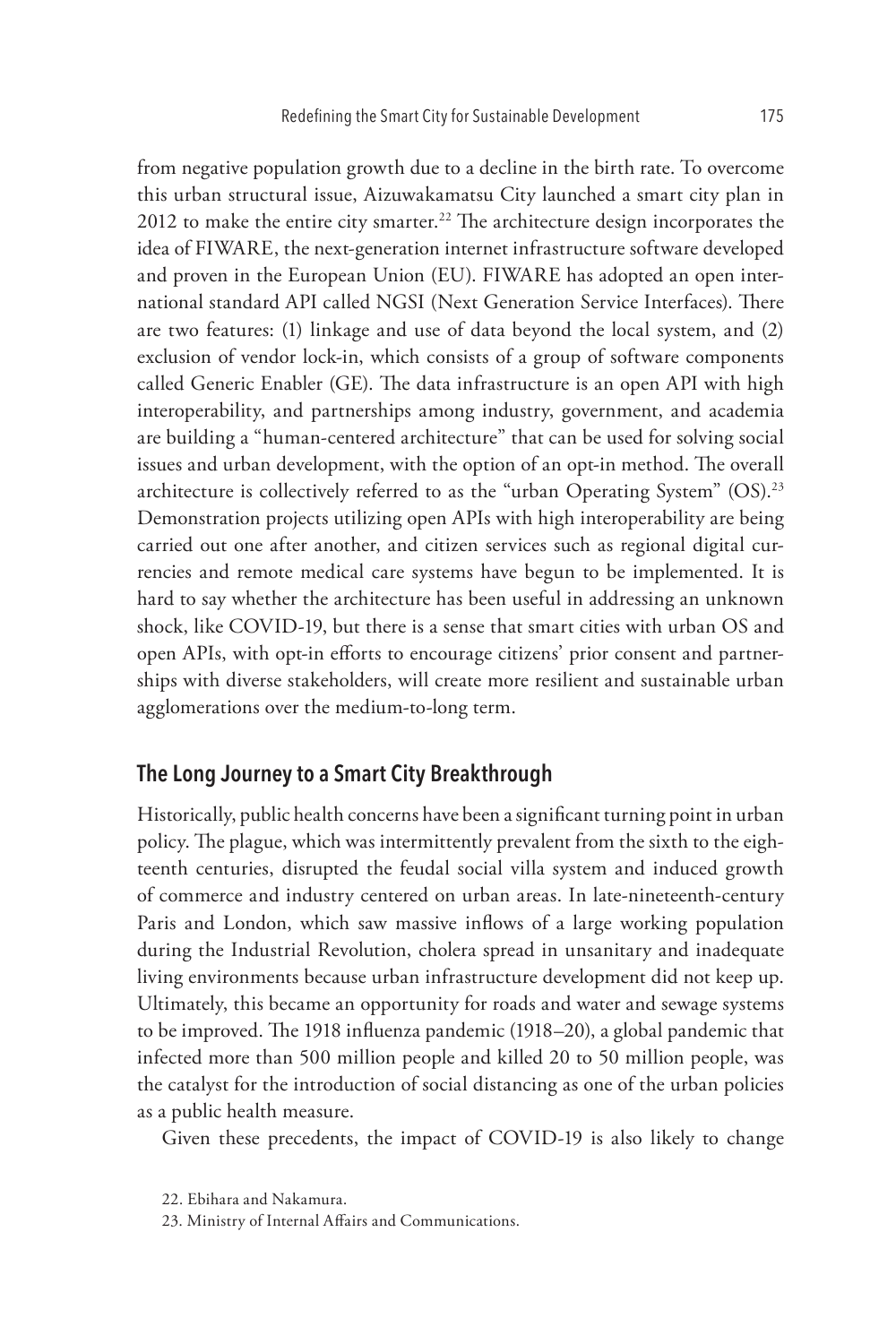urban policy significantly. Historians may view the year 2021 as the year when cities began to flexibly upgrade to VUCA using digital technology and human intelligence; that is, the year when breakthroughs in smart cities started to be achieved.

As Larasati points out, the development of smart cities does not rely solely on strengthening technology-driven automated procedures, but is a sophisticated model of negotiating process redesign, political and stakeholder support, and organizational and institutional changes.24 Therefore, in any new smart city plan, it is essential to build on values and philosophies that match a region's actual conditions.

The world is learning from COVID-19 that expectations for smart cities must be raised to embrace inclusion and resilience. Smart cities are no longer limited to demonstration test sites for specific new technologies such as EMS and MaaS. Cities can have truly smart functional devices that guide people's lives in a genuinely sustainable direction. The new smart city is not just a showcase of new technology; it is a genuinely human-centered, transformable, tolerant, and resilient place to live, work, and play.

Both China's case and the case of Toronto ignored the consent of citizens in favor of the primacy of technology. The results differed; China has been successful in slowing the spread of the pandemic, but at a potential cost of discrimination and exclusion that cannot be assessed because of the absence of dialogue. The project in Toronto was canceled. By contrast, the urban OS and open API that enable citizen participation in Aizuwakamatsu City is a significant feature that gives citizens the right to opt-in; the architecture prioritizes the active will and choice of human beings over technology itself.

To create a genuinely human-centered, transformable, and resilient smart city, it is necessary to develop and strengthen the "network layer" and "platform layer" as public goods in cooperation with the public and private sectors.

The "network layer" requires a high speed, low latency, high security, large capacity communication infrastructure.25 However, high speed communication infrastructure is often categorized as a private good, and pricing to recoup the considerable initial investment and maintenance costs can reduce citizens' access. One technology that alleviates this concern is Network Functions Virtualization (NFV). The advantages of NFV are that vendor lock-in can be avoided, investment and maintenance can be significantly reduced, and various functions can be added or changed simply by adding software. This innovative technology has been developed in India and can fundamentally change the conventional concept of communication infrastructure development, even in developing countries.

24. Larasati and others. 25. Oxford Business Group.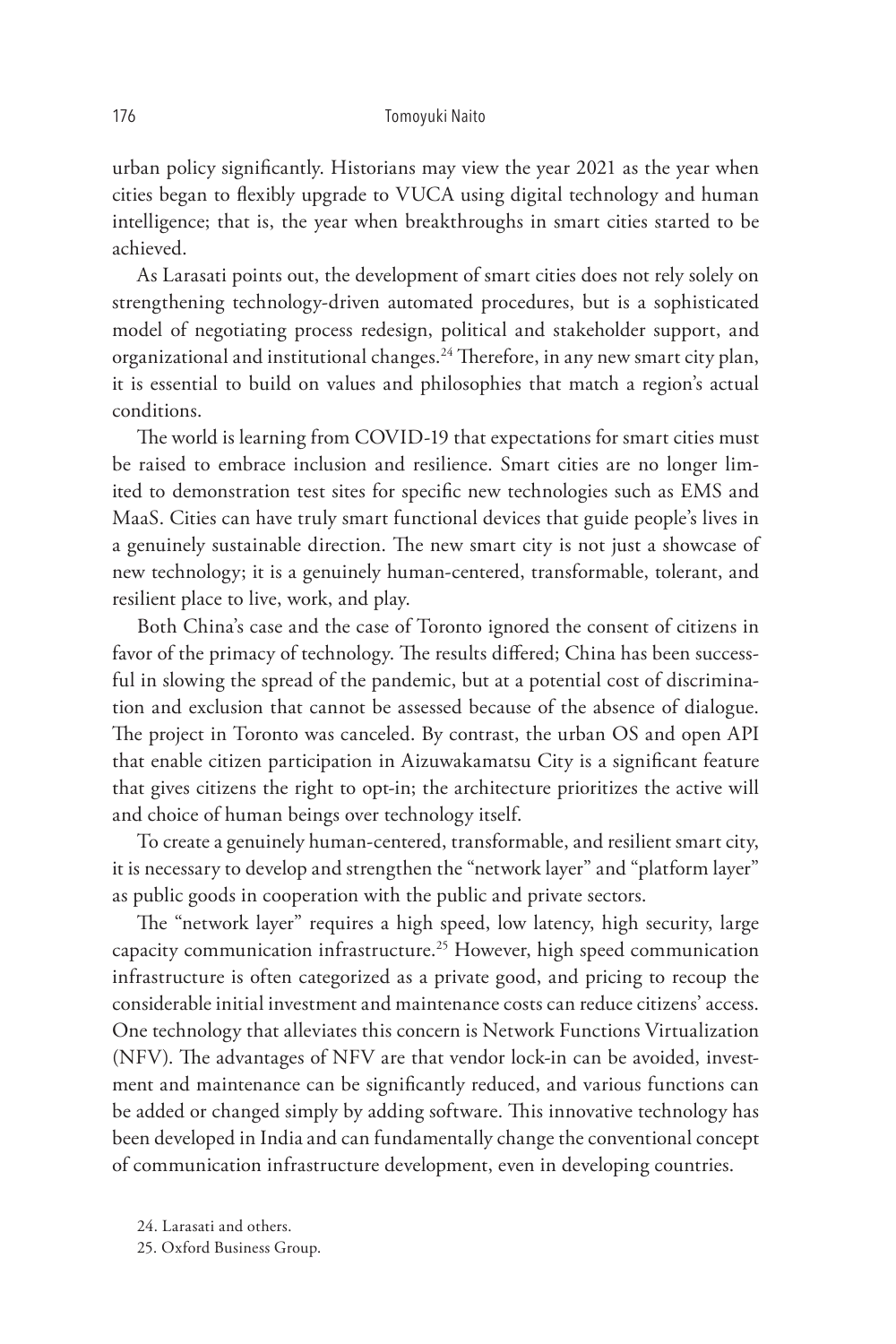The "platform layer" needs to have an open API as its urban OS and to encourage a broad range of stakeholder participation, as in Aizuwakamatsu City. In addition, blockchain technology can be adopted to manage personal information while ensuring transparency and preventing falsification.

A bold metaphor for these concepts may make it easier to understand. President Zelensky of Ukraine has said, "We really want to create a country in a smartphone"—this is the idea that should be applied to future smart cities.<sup>26</sup> The smart city's urban OS is like Apple's iOS. The OS can be updated flexibly, various developers can create applications, and the collected data from users can be efficiently utilized. Organized like this, smart cities can provide a breakthrough in the achievement of SDG 11, "Sustainable Cities," as well as contributing to many other SDGs. Joia and Kuhl argue that smart city development in developing countries can only be considered successful if it can integrate the basic needs of all and actively contributes to several SDGs.27 Tan and others point out that technology-enabled smart cities in developing countries can only be realized if socioeconomic, human, legal, and regulatory reforms are initiated simultaneously.

In this chapter, we have argued that to redefine smart cities in the future, it is essential to deepen the understanding of and attention to data governance and the necessary technical conditions. The international community has begun to foster dialogue through platforms such as the G20 and the World Economic Forum, based on the SDGs' perspective of "no one left behind." In 2020, the World Economic Forum selected thirty-six cities across twenty-two countries and six continents to pioneer a new global policy roadmap for smart cities. This Global Smart Cities Alliance, hosted at the forum, commits participating cities to adopt privacy protection policies, better broadband coverage, accountability for cybersecurity, increased city-data openness, and better accessibility to digital city services for disabled and elderly people.28 There will surely be setbacks along the way, but a path toward smart cities is being created.

### **References**

ASCN. 2018. "Concept Note—ASEAN Smart Cities Network." ASEAN Secretariat.

- CURBED. 2020. "Sidewalk Labs' 'Smart' City Was Destined to Fail: The Google Company Has Abandoned Its Plan to Remake Toronto's Waterfront," www.curbed .com/2020/5/7/21250678/sidewalk-labs-toronto-smart-city-fail.
- Diamandis, Peter H., and Steven Kotler. 2020. *The Future Is Faster Than You Think.* Simon & Schuster.
	- 26. President of Ukraine Official Website.
	- 27. Joia and Kuhl.
	- 28. World Economic Forum.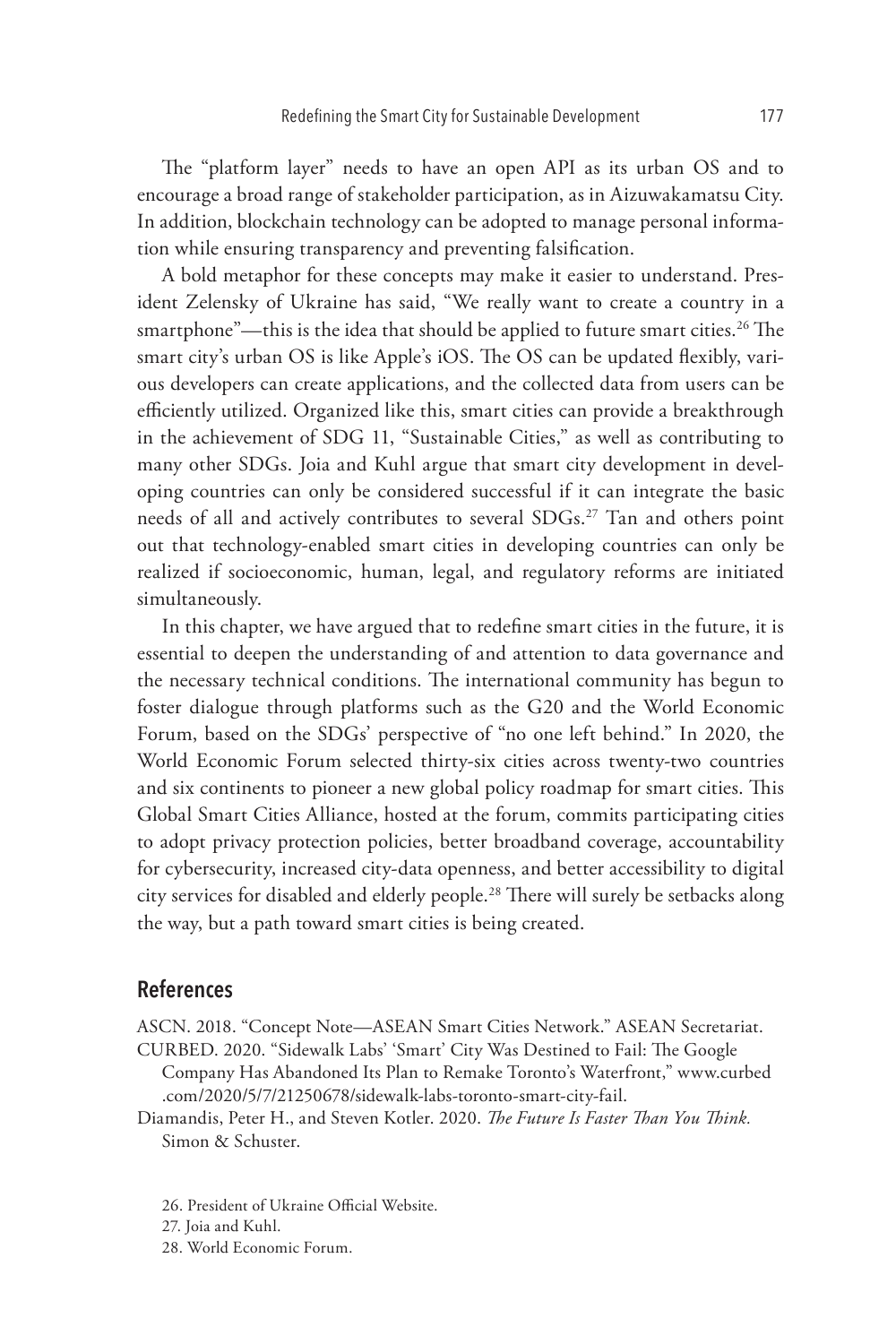Ebihara, Joichi, and Shoji Nakamura. 2019. *Smart City 5.0*. Tokyo: Impress.

- Grand View Research. 2021. "Smart Cities Market Size, Share, and Trends Analysis Report by Application (Governance, Environmental Solutions, Utilities, Transportation, Healthcare), by Region, and Segment Forecasts, 2020–2027," May, www.grandviewresearch.com/industry-analysis/smart-cities-market.
- Info Barcelona. 2021. "New Measures to Contain the Spread of COVID-19," April 3, www.barcelona.cat/infobarcelona/en/tema/information-about-covid-19/measures-for -the-first-stage-of-the-new-lockdown-exit-2\_1009312.html.
- Jacobs, Jane. 1969. *The Economy of Cities*. Vintage Press.
- Japan Federation of Bar Association. 2021. "Statement by the Chairman against the Amendment to the Infectious Diseases Law and Special Measures Law (Kansensho-Hou / Tokuso-Hou no Kaisei-Houan ni Hantai-suru Kaicho-Seimei)," www .nichibenren.or.jp/document/statement/year/2021/210122\_2.html.
- JICA and others. 2020. *The Study on Development of Smart City Concept for the Bang Sue Area in the Kingdom of Thailand: Final Report*.
- Joia, Luiz A., and Alexander Kuhl. 2019. "Smart City for Development: A Conceptual Model for Developing Countries." *Information and Communication Technologies for Development*. Strengthening Southern-Driven Cooperation as a Catalyst for ICT4D, edited by P. Nielsen and H. Kimaro. ICT4D 2019. IFIP Advances in Information and Communication Technology, vol. 552. Springer, Cham.
- Larasati, Niken, and others. 2018. "Smart Sustainable City Application: Dimensions and Developments: Smart services for region of the foremost cultural centers of a developing country," 122–126. DOI: 10.1109/ICOMIS.2018.8644788.
- Leesa-Nguansuk, Suchit. 2020. "NBTC: Telecom Market Value to fall 2.3%," *Bangkok Post*, September 11.
- McKinsey Global Institute. 2018. "Smart Cities: Digital Solutions for a More Livable Future."
- Ministry of Internal Affairs and Communications. 2016. "Smart City Aizu-area," www .soumu.go.jp/main\_content/000452041.pdf.
- *Nikkei Newspaper.* 2020a. "Capital Relocation, Successive Brakes Indonesia and Egypt (Shuto-Iten Aitsugi Brake—Indonesia and Egypt)," June 9. (Written in Japanese.)
	- ———. 2020b. "International Standard for Smart City Government, Sense of Crisis in China Proposal (Smart City no Kokisai Kikaku—Seihu, Chugoku Teian ni Kiki-Kan," August 4. (Written in Japanese.)
- Oxford Business Group. 2020. "What Is the Future for Smart Cities after COVID-19?" June 16, https://oxfordbusinessgroup.com/news/what-future-smart-cities-after-covid -19.
- President of Ukraine Official Website. 2019. "I Dream about a State in a Smartphone— Volodymyr Zelenskij," May 23, www.president.gov.ua/en/news/ya-mriyu-pro -derzhavu-u-smartfoni-volodimir-zelenskij-55585.
- Rwanda Development Board. 2018. "Kigali Smart City Value Proposition: Discussion Document." Rwanda Development Board.
- Sidewalk Toronto. 2019. "Master Innovation and Development Plan Overview," https:// storage.googleapis.com/sidewalk-toronto-ca/wp-content/uploads/2019/06/23135500 /MIDP\_Volume0.pdf.
- Townsend, Anthony M. 2014. *Smart Cities*. W. W. Norton & Company.
- United Nations. 2020. "Policy Brief: COVID-19 in an Urban World." www.un.org/sites /un2.un.org/files/sg\_policy\_brief\_covid\_urban\_world\_july\_2020.pdf.